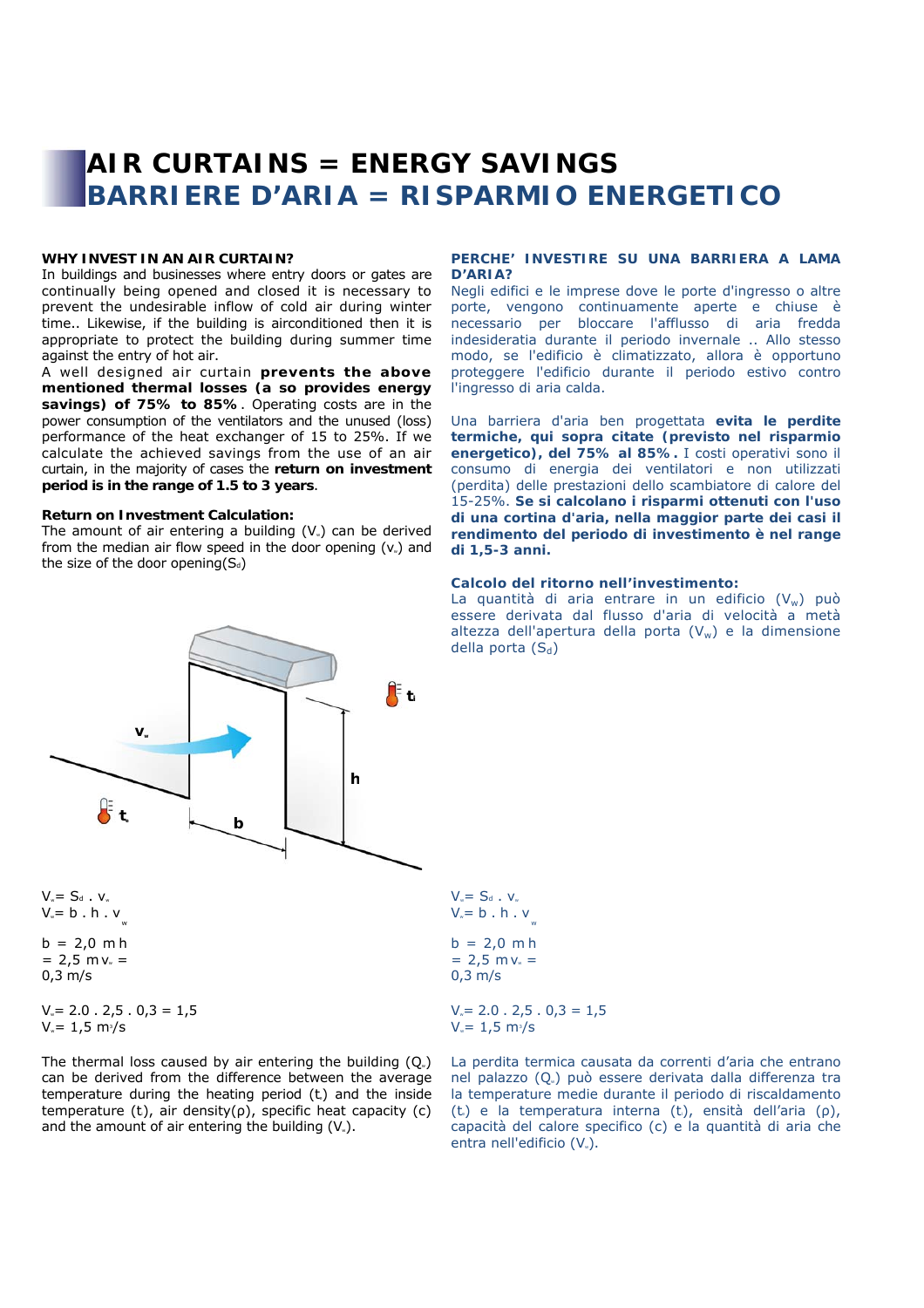Qw= Vw . ρ. c. Δt  $Q = V_w \cdot \rho \cdot c \cdot (t - t)$  $ρ = 1.17 kg/m<sub>3</sub>$ (by temperature 20°C and press 985hPa)  $t = 4.3^{\circ}C$  $t_i = 20^{\circ}C$  $c = 1010$  J/(kg.K) (all values are valid for city Prague, Czech republic)  $Q_{\nu} = 1.5 \cdot 1, 17 \cdot 1010 \cdot (20 - 4.3) = 27829$  $Q_{\text{w}}$  = 27 829 W = 27,829 kW

The thermal loss of open door for the heating period  $(O_{\nu})$  is calculated by multiplying the thermal losses by daily open time of door  $(T_d)$  and length of the heating season (d).

 $Q_{wy} = Q_w$ . Td. d  $T_d = 8 h$ d = 225 day (valid for city Prague, Czech republic)  $Q_{\text{w}}$ = 27,829 . 8 . 225 Qwy= 50 092,2 kW / h

# **HOW TO ACHIEVE MAXIMUM AIR CURTAIN EFFICIENCY AND THEREBY MINIMISE OPERATING COSTS?**

### *BALANCED VENTILATION*

In the area behind the air curtain it is necessary to have balanced ventilation. If in the area behind the air curtain there is over or under pressure, the air curtain cannot prevent the natural balancing of pressure between the air outside and the air behind the curtain.. A high pressure difference can lead to the air curtain becoming entirely i neffective.

- 
- 
- $p_{e}$  outside pressure esterna per Pressione esterna
- 



Qw= Vw . ρ. c. Δt  $Q_w = V_w \cdot \rho \cdot c \cdot (t_i - t_i)$  $ρ = 1,17$  kg/m<sub>3</sub> (temperatura a 20°C e pressione a 985 hPa)  $t = 4.3$ °C  $t_i = 20$ °C  $c = 1010 \text{ J/(kg.K)}$ (tutti i valori sono validi nella città di Praga, rep. Ceca)  $Q_{\nu} = 1, 5 \cdot 1, 17 \cdot 1010 \cdot (20 - 4, 3) = 27829$  $Q = 27829$  W = 27,829 kW

La dispersione termica (Qwy) data dall'apertura della porta è calcolata moltiplicando le dispersioni termiche giornaliere con porta aperta (Td) per la lunghezza del periodo di riscaldamento (d).

 $Q_{wy} = Q_w$ . T<sub>d</sub>. d  $T_d = 8 h$ d = 225 giorni (valori validi nella città di Praga, rep. Ceca) Qwy= 27,829 . 8 . 225 Qwy= 50 092,2 kW / h

#### **COME ASSICURARE LA MASSIMA EFFICACIA DELLA BARRIERA D'ARIA E, QUINDI, MINIMIZZARE SPESE OPERATIVE?**

#### *EQUILIBRATO VENTILAZIONE*

Nella zona dietro la cortina d'aria è necessario avere un'aerazione equilibrata. Se nella zona dietro la cortina d'aria vi è pressione sopra o sotto, la cortina d'aria non può impedire il naturale bilanciamento di pressione tra l'aria esterna e l'aria interna.

Una pressione differenziale troppo elevata può portare la barriera d'aria di diventare completamente inefficiente.

- $V_{e}$  air volume of intake  $V_{e}$  Volune d'aria in aspirazione
- Vi air volume of extract Vi Volume d'aria in estrazione
	-
- $p_i$  inside pressure example and pixel  $p_i$  Prassiona internal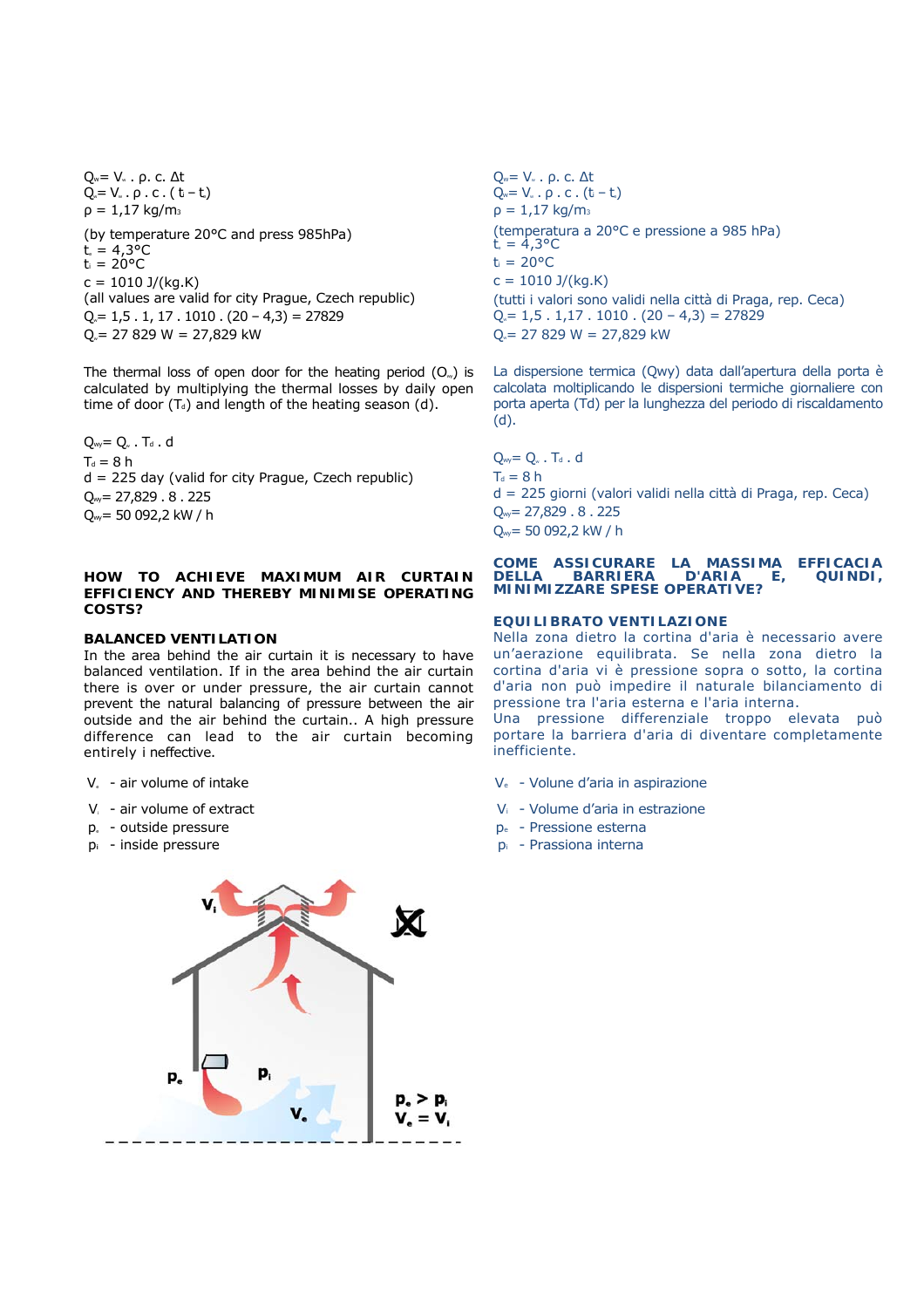



#### **CORRECT INSTALLATION**

The air curtain needs to be installed as close as possible to the opening in front of the air curtain both in terms of height and distance from the opening in front of the curtain. The ideal installation of the air curtain is on the top edge of the door.

The effectiveness of the air curtain depends namely on the volume and speed of the air stream coming out of the air curtain. The volume of air blown out of the air curtain does not change with distance, however its speed rapidly declines.

For example, if the air curtain is installed one meter above the top edge of the door, the median speed of the air current at the top edge is approximately half. So considering that the decline of the median speed of the air current is not linear, such an installation causes losses of the best curtain qualities above the opening, where they are actually not utilised.

Likewise, the air curtain must not be offset from the opening behind the air curtain. If a gap between the air curtain current and the opening behind the curtain is created, air enters through this gap and the function of the air curtain is degraded.

#### **INSTALLAZIONE CORRETTA**

La barriera a lama d'aria deve essere installata il più vicino possibile all'apertura sia in termini di altezza e di distanza dall'apertura della porta. L'installazione ideale della barriera d'aria è sul bordo superiore della porta.

L'efficacia della cortina d'aria dipende dal volume e dalla velocità del flusso d'aria che produce. Il volume di aria soffiata fuori dalla cortina d'aria non cambia con la distanza, ma la sua velocità diminuisce rapidamente.

Ad esempio, se la cortina d'aria è installata un metro sopra il bordo superiore della porta, la velocità mediana delle correnti d'aria sul bordo superiore è di circa la metà. Quindi, considerando che il calo della velocità mediana dell'aria non sia lineare, in un impianto installato troppo sopra alla porta, provoca perdita della qualità della barriera d'aria sopra, a causa dello spazio non utilizzato.

Allo stesso modo, la cortina d'aria non deve essere installata troppo distante dal muro. Se la distanza tra la cortina d'aria e l'apertura è troppo elevata, questo spazio crea un rientro di aria esterna che degenera la funzione della stessa.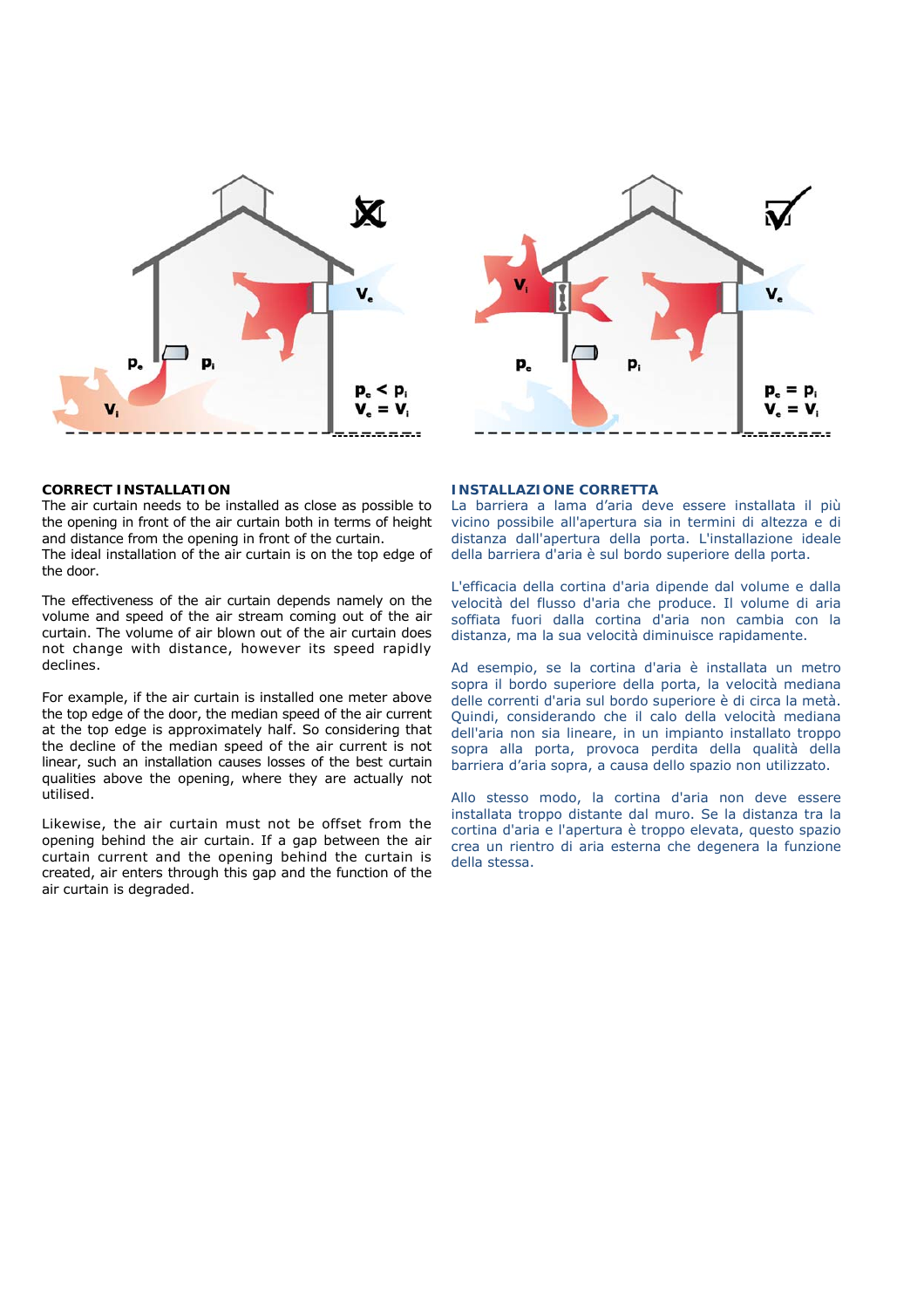

#### **FAST INITIATION OF THE AIR CURTAIN**

If the operation of the air curtain is initiated through a door contact, it is necessary for its initiation to be as fast as possible so as to achieve the maximum air output and exhaust air temperature in the minimum amount of time. The importance of achieving the temperature quickly is often overlooked despite the fact that it plays a very important role.

No air curtain can completely cover the opening and some of the outside air enters the room. The outside air mixes with the air in the air curtain and the resulting temperature must not be more than 2°C lower than the temperature in the area behind the curtain. If this condition is not met, people in this area do not feel comfortable and in winter months they actually have an increased risk of becoming ill. Slow attainment of the maximum exhaust temperature is typical mainly for air curtains with electric heating rods, where the attainment of the full exhaust temperature may take up to 75 seconds.

#### **AVVIO VELOCE DELLA CORTINA D'ARIA**

Se il funzionamento della cortina d'aria è legato a un contatto porta, è necessario che l'accensione sia il più veloce possibile in modo da ottenere la massima portata d'aria alla massima temperatura minor tempo. L'importanza di raggiungere rapidamente la temperatura è spesso trascurato nonostante il fatto che essa svolge un ruolo molto importante.

Nessuna barriera proteggerà completamente l'apertura della porta e in alcuni casi, dell'aria esterna potrebbe entrare nella stanza. L'aria esterna si miscela con l'aria della barriera e la temperatura risultante non deve essere superiore a 2°C più bassa della temperatura dell'ambiente interno. Se questa condizione non è soddisfatta, le persone in questa zona non si troveranno in un'area di comfort. Il lento raggiungimento della massima temperatura di scarico è tipico soprattutto per barriere d'aria con riscaldamento elettrico a resistenza elettrica corazzata, dove il raggiungimento della piena temperatura di scarico può richiedere fino a 75 secondi.